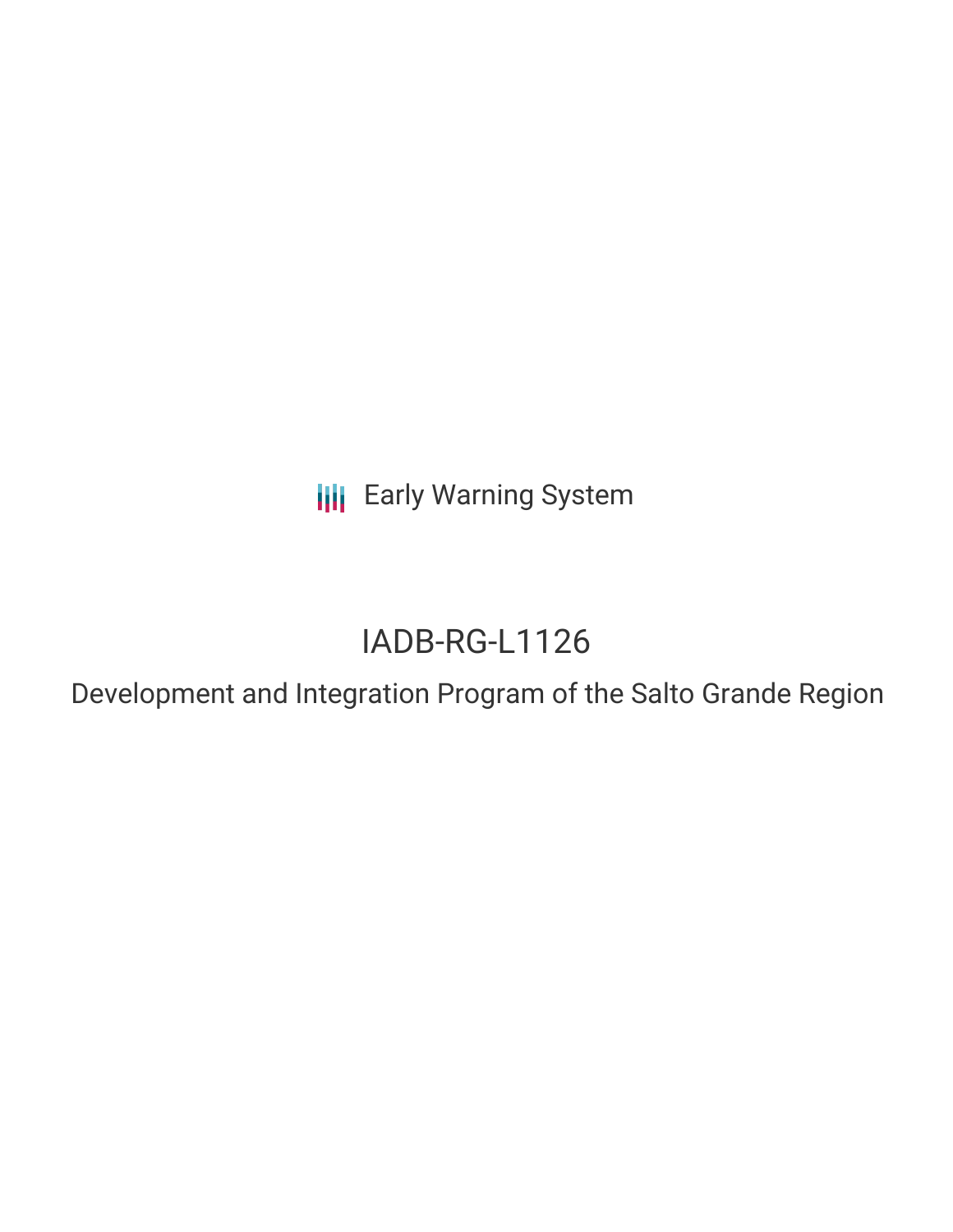

#### **Quick Facts**

| <b>Countries</b>               | Argentina, Uruguay                        |
|--------------------------------|-------------------------------------------|
| <b>Specific Location</b>       | Concordia (Argentina) and Salto (Uruguay) |
| <b>Financial Institutions</b>  | Inter-American Development Bank (IADB)    |
| <b>Status</b>                  | Approved                                  |
| <b>Bank Risk Rating</b>        | U                                         |
| <b>Voting Date</b>             | 2018-11-21                                |
| <b>Borrower</b>                | Regional                                  |
| <b>Sectors</b>                 | Infrastructure, Transport                 |
| <b>Investment Type(s)</b>      | Loan                                      |
| <b>Investment Amount (USD)</b> | $$50.00$ million                          |
| <b>Project Cost (USD)</b>      | \$50.00 million                           |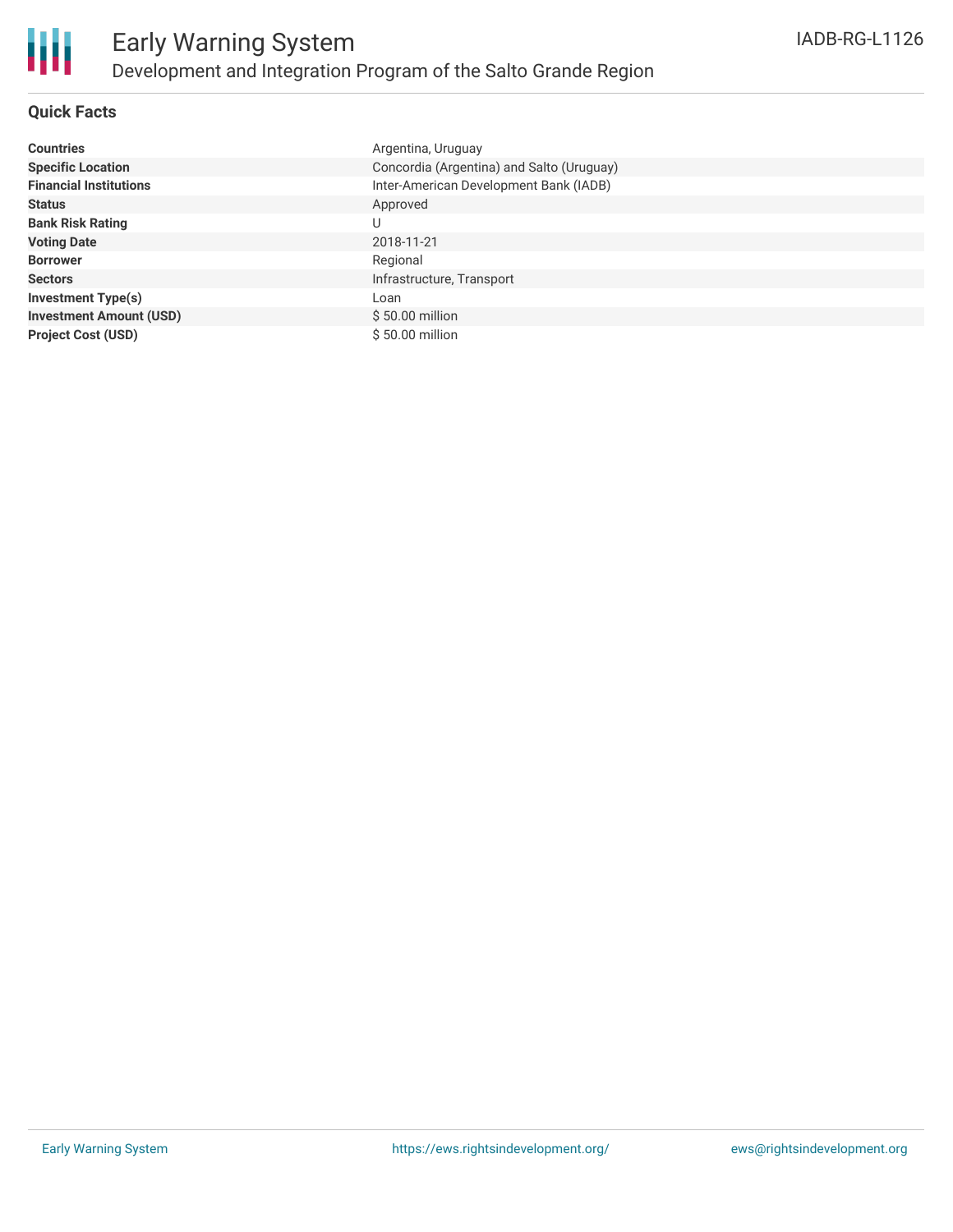

#### **Project Description**

According to the bank, the objective of the project is to support the physical and economic integration in the binational border area of Salto Grande, composed by the cities of Concordia (Argentina) and Salto (Uruguay), by strengthening binational value chains in tourism and agriculture and improving the logistics of the border crossing in the Salto Grande bridge.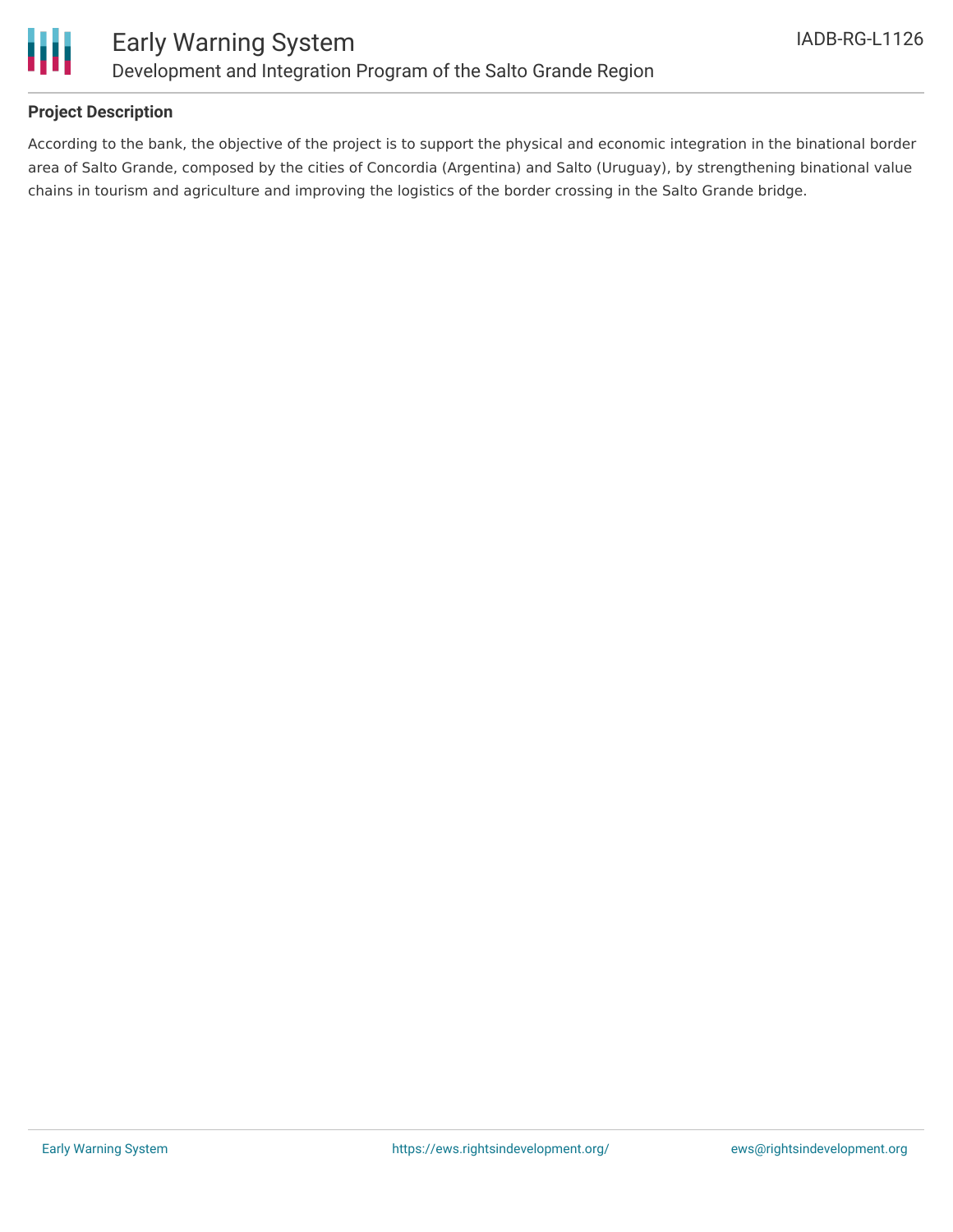

## Early Warning System Development and Integration Program of the Salto Grande Region

#### **Investment Description**

• Inter-American Development Bank (IADB)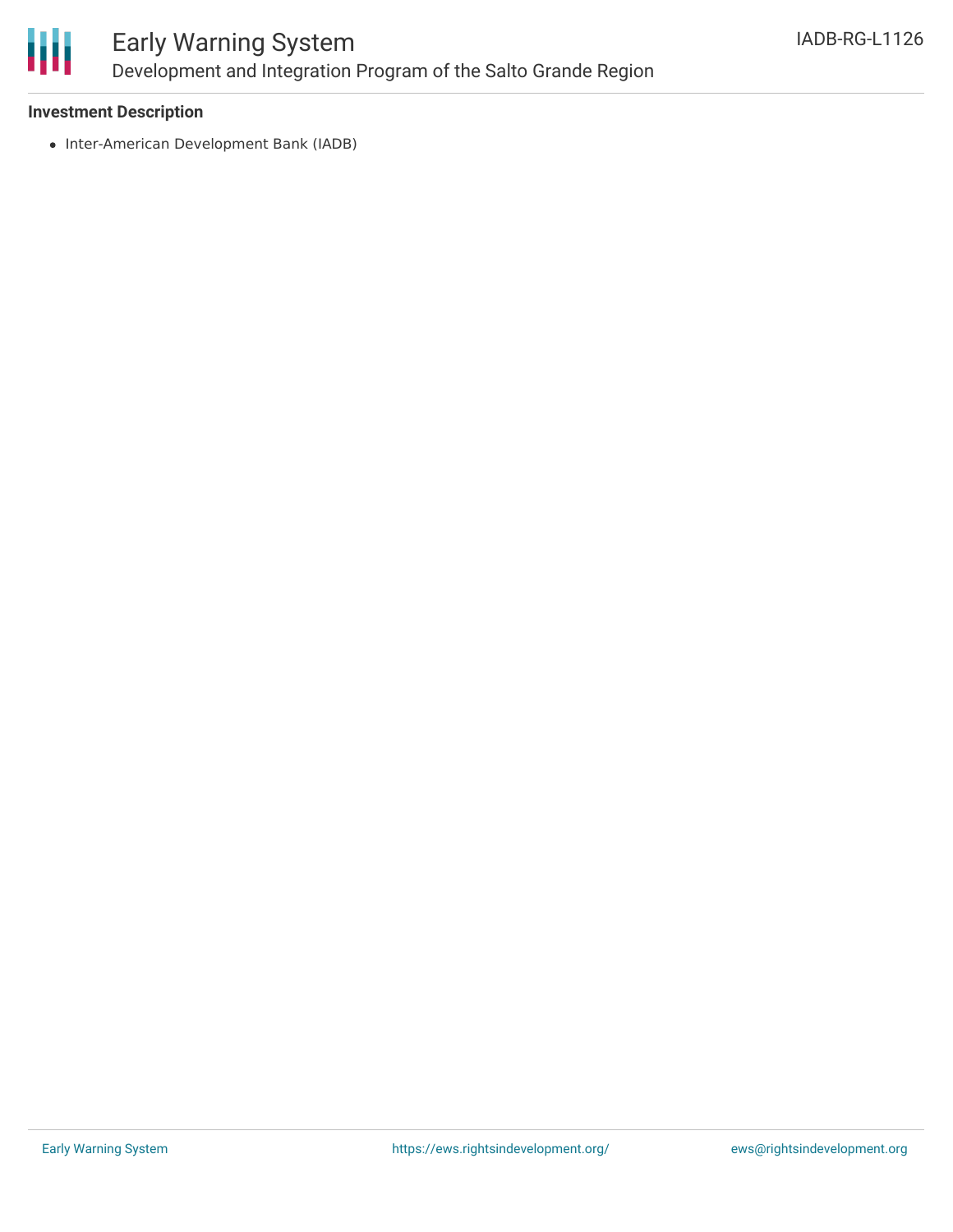### **Contact Information**

#### ACCOUNTABILITY MECHANISM OF IADB

The Independent Consultation and Investigation Mechanism (MICI) is the independent complaint mechanism and fact-finding body for people who have been or are likely to be adversely affected by an Inter-American Development Bank (IDB) or Inter-American Investment Corporation (IIC)-funded project. If you submit a complaint to MICI, they may assist you in addressing the problems you raised through a dispute-resolution process with those implementing the project and/or through an investigation to assess whether the IDB or IIC is following its own policies for preventing or mitigating harm to people or the environment. You can submit a complaint by sending an email to MICI@iadb.org. You can learn more about the MICI and how to file a complaint at http://www.iadb.org/en/mici/mici,1752.html (in English) or http://www.iadb.org/es/mici/mici,1752.html (Spanish).